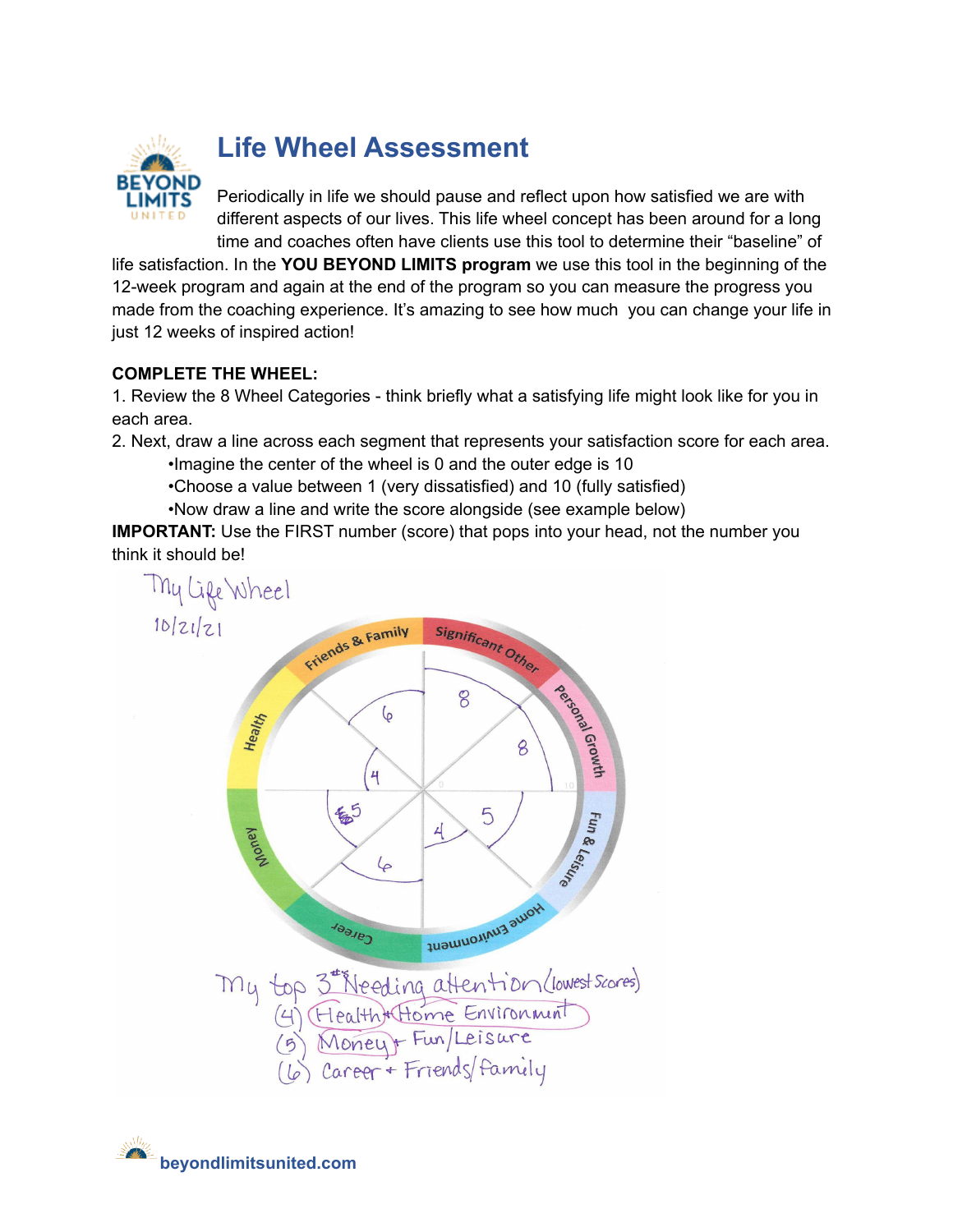Ask yourself the following questions when you are considering your level of life satisfaction:

#### **Personal Growth**

- Are you trying new experiences and thriving to learn?
- Are you satisfied with your direction in life?
- Do you actively invest time in your personal growth?
- Are you a reader? Have you learned something new recently?

#### **Fun & Leisure**

- Are you enjoying life and making it fun?
- Are you satisfied with the level of activity that you do?
- How often do you socialize and connect with others?
- Do you spend time regularly doing things you love?

### **Home Environment**

- Is your living space tidy and clean?
- Are you comfortable with the home that you live in?
- Are you happy in the community you live?

#### **Career**

- Is your career progressing in the direction you desire?
- Are you where you want to be by now?
- Do you see a future career path in your work? Or is it just a JOB?
- Are you satisfied with the kind of work you do?

#### **Money**

- Are you satisfied with your current earnings? Are you living comfortably?
- Do you have financial plans in place for growing your wealth in the future?
- Are you comfortable with the amount of debt you have?

#### **Health**

- Are you satisfied with your weight? Your level of fitness?
- Are you physically healthy?
- Does your diet support good health or does it need attention?
- Do you respect and love yourself? Do you appreciate yourself?

## **Friends & Family**

- Do you feel your family supports you? Are your friends supportive of you?
- Are you supportive of your family & friends?
- Do you make time to spend with family and friends?

## **Significant Other**

- Do you feel loved by your significant other?
- Does the relationship feel like a partnership? Are you happy?
- Is there good communication or enough intimacy?
- Are you expressing love to others?

## **Your Wheel of Life**

Are there any surprises for you? How do you feel about your life as you look at your Wheel?

- How do you *currently* spend time in these areas? How would you *like* to spend time in these areas?
- Consider what would a score of 10 look like? Which of these categories would you *most* like to improve?
- How could you make space for these changes in your life?
- What help and support might you need from others to make changes and be more satisfied with your life?

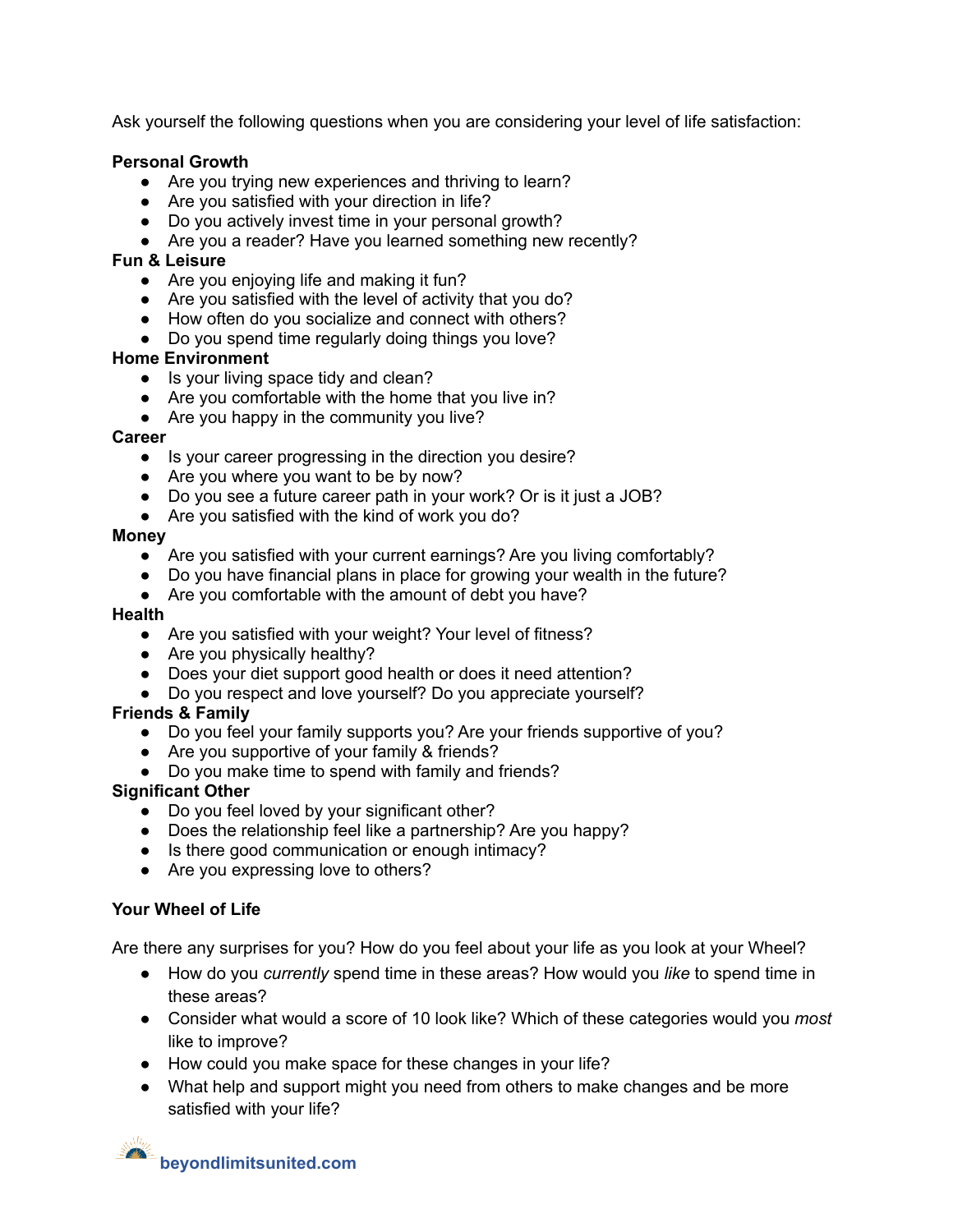- What change *should* you make first? And what change do you *want* to make first?
- If there was one key action you could take that would begin to bring everything into balance, what would it be?

Taking action - choose the 3 areas you most want to work on and identify an action for each. What is the smallest step you could take to get started?

Name\_\_\_\_\_\_\_\_\_\_\_\_\_\_\_\_\_\_\_\_\_\_\_\_\_\_\_\_\_\_\_\_\_\_\_\_\_\_\_\_\_\_\_ Date\_\_\_\_\_\_\_\_\_\_\_\_\_\_\_\_\_ Friends & Family Significant Other Agency Recounts **Health**  $10$ Ō **Fun & Leisure** Mond Nome Environment **Cares** 



Here's a blank life wheel for you to fill in: